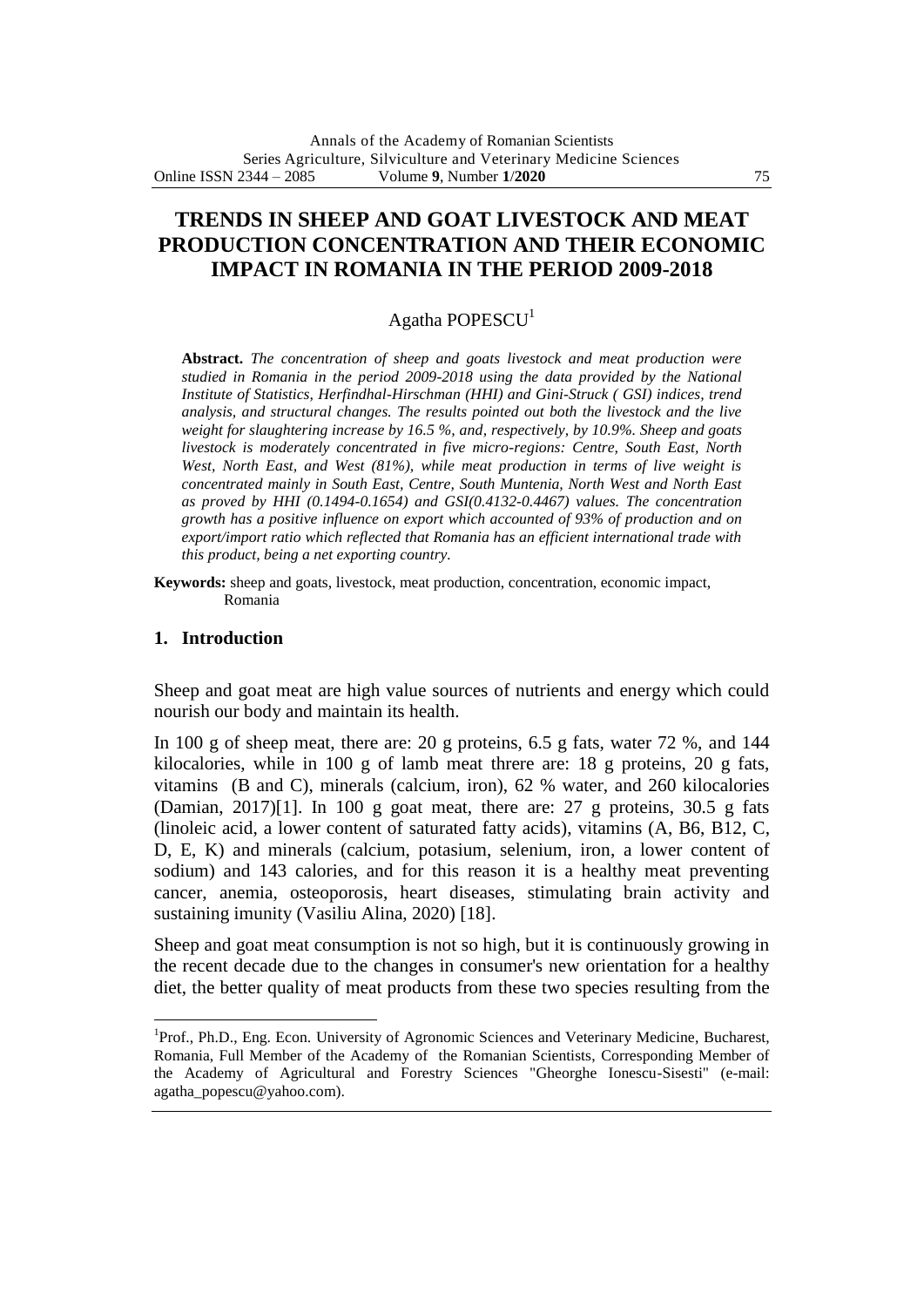| Agatha <b>Popescu</b> |
|-----------------------|
|                       |

progress in animal science and technology, production systems, animal slaughtering and meat processing, carcass grading which determine a high food quality and safety (Teixeira et al, 2019) [17].

Sheep meat is prefered and consumed especially in Australia, New Zealand, United Kingdom, Argentina and in the Arabian and African countries with a long tradition in production and consumption (Skapetas and Bampidis, 2016) [16].

Despite that goat meat is an important source of food for a growing human population, demand and offer are still low, being higher in the developing countries. However, in the Western countries, consumers look to be more and more aware of goat meat benefits for health because it is a lean meat with a low fat and cholesterol content compared to other meat types (Webb, 2014)[19].

At present, of the total global goat meat output, China produces 39%, followed by India 9%, Pakistan 6%, Nigeria 4%, Baangladesh 4%, Australia 1%, others 38% (Meat and Livestock Australia, Global Snapshit I Goat meat, 2020)[5].

The global total meat production (in carcass equivalent) is expected to reach 357.4 milion tons by the year 2025. Sheep and goat meat output will also increase and is expected to be 17,5 milion tons in 2025. The main contributors will be China by 45 % and Sub Saharian Africa by 27% ( FAO, OECD, 2016) [4].

In the EU, the sheep and goat livestock increased reaching a peak in 2016 of 99.8 million sheep and 97.8 million goats, but then it started to decline to 97.8 million sheep and 94 million goats in 2018.

In this year, the main EU countries raising sheep were Greece (15.85 million), United Kingdom (22.28 million) and Romania (10,176 million). The main countries growing goats were: Spain (2,76 million) and Romania (1.54 million).

Sheep and goats bring an important contribution to the EU milk and meat production besides poultry, pigs and bovines (Popescu Agatha, 2013b)[11].

The EU-28 sheep and goat meat production accounted for 776 thousand tons carcass, the same level like in 2017, of which: United Kingdom 37.2%, Spain 16.8%, France 11.3%, Greece 9 % and Ireland 8.8%. Of the 0.8 million tons meat from the both species, sheep meat accounts for 90%. (Eurostat, 2020; Popescu Agatha, 2017) [ 3, 14 ].

Romania has a long tradition in raising sheep and goats and occupies an important position in the EU for its livestock. Sheep and goats are raised in Romania for milk, meat and wool. Sheep and goats contribute by 3.6 % to milk production and by 8 % to meat production ( Popescu Agatha, 2017, Popsecu Agatha et al, 2020) [14, 15].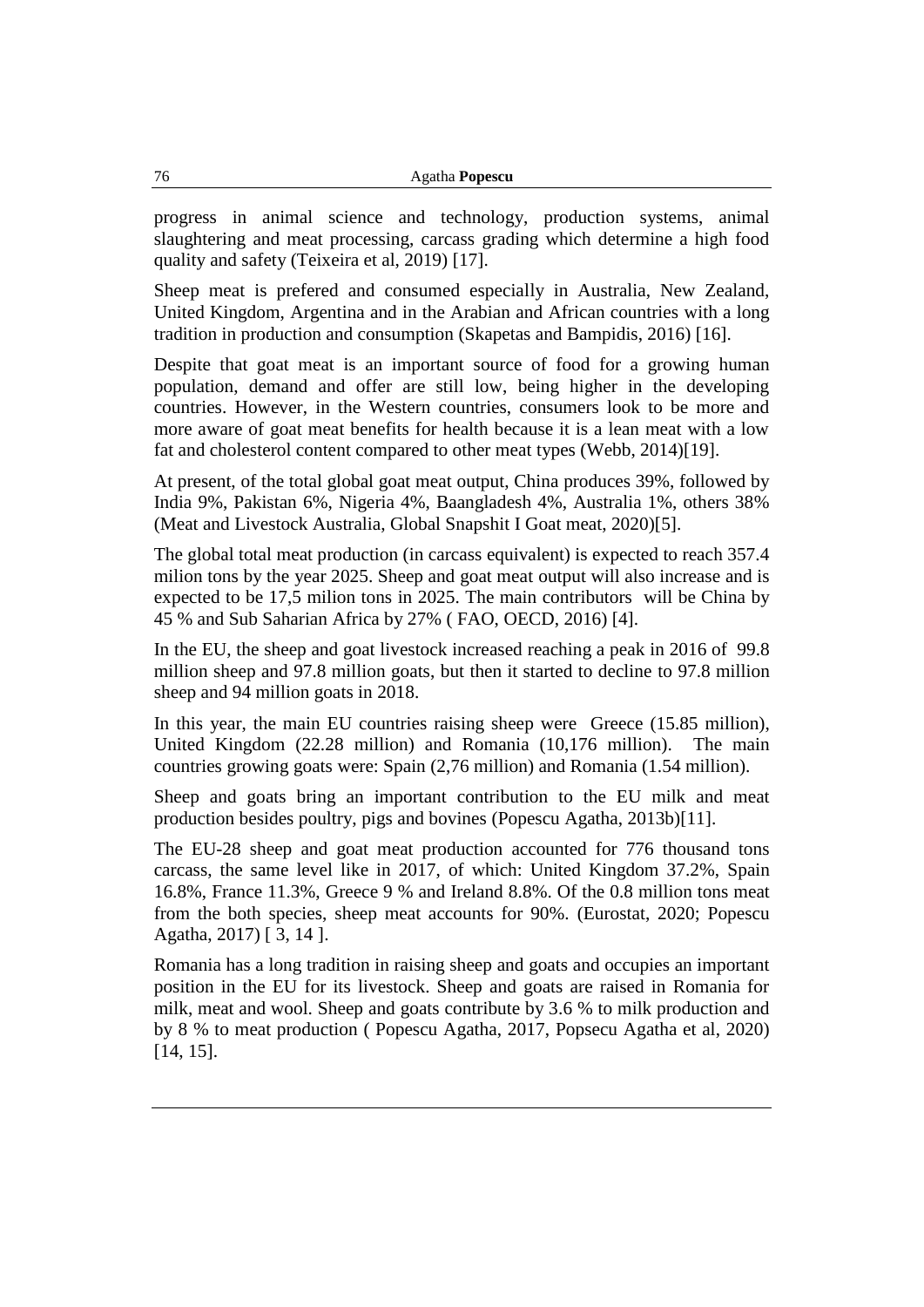However, sheep and goat meat is ranked the fourth in meat consumption after pork, poultry meat and beef (Pirvutoiu and Popescu, 2013; Popescu, 2013a, Popsecu Agatha, 2016) [7, 10, 13].

In this context, the purpose of the study was to analyze the trends in the livestock and meat production concentration during the period 2009-2018 and to assess their economic impact.

## **2. Materials and Methods**

## **2.1. Data collection**

The empirical data have been picked up from various sources such as: National Institute of Statistics, Eurostat Statistics Explained, FAO, etc for the period 2009- 2018 [3, 4, 6].

## **2.2. The main specific indicators taken into consideration**

The main indicators taken into account have been: sheep and goat livestock at the national level and by micro-region, livestock structure by micro region, sheep and goat meat production in terms of live weight for slaughtering for consumption at the national level and in the territory by micro-region, the contribution of the microregions to the meat output, the concentration degree of the sheep and goat livestock and meat production, the economic impact in terms of the share of export in the meat output and the export/import ratio as main indicators reflecting the international trade efficiency of the country.

## **2.3. Methodological aspects**

The dynamics of the indicators reflecting increase or decline on the whole interval was analyzed using the Fixed Index, IFB=  $(X_n / X_1)^*100$ , where: X = the variable taken into consideration,  $n= 1,2,3...$ , the years of the chronological series, the year 2009 was considered equal to 100 as being term of reference, regression polynomial equation Y=  $ax^2$  + bx + c, for reflecting the sinuous dynamics of meat production, concentration degree was evaluated based on the use of the well known Herfindhal-Hirschman Index (HHI), having the formula: HHI =  $\sum_{i=1}^{n} (g_i)^2$  and Gin-Struck Index (GSI) having the formula:

$$
GSI = \sqrt{\frac{n \sum_{i=1}^{n} g_i^2 - 1}{n-1}}
$$

where:  $g_i = \frac{x_i}{\sum_{i=1}^n x_i} = \frac{x_i}{x_j}$  $i =$  the micro-region of development,  $i = 1, 2, \dots, 8$  $X_i$  = the analyzed indicator in the micro-region i  $X_j$  = the total level of the indicator at the national level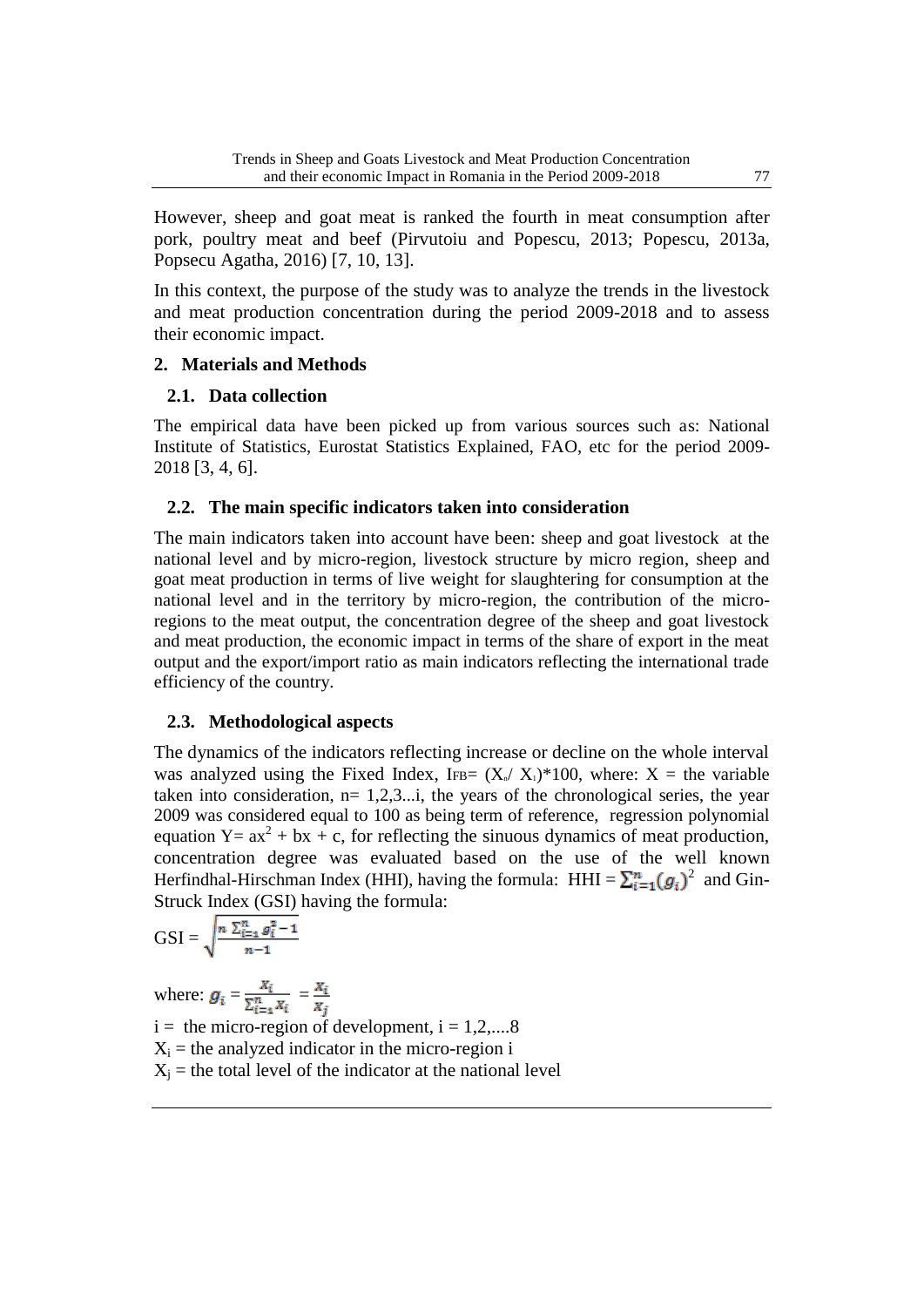$g_i$  = the share of the micro-region i in the total national level,  $X_i$ 

Meat Food Balance was determined as follows: Production (P) plus Import (I) minus Export (E) = Offer (O), according to the formula:  $O = P + I - E$ .

The ratio Export/Production, E/P was calculated dividing the export amount by meat production.

The Export/Import ratio was determined dividing the exported amount by the imported amount (Popescu Agatha, 2010) [8].

All calculations and graphic illustrations were made suing the Excel facilities.

#### **3. Results and discussions**

### **3.1.Dynamics of sheep and goats livestock**

In 2018, Romania had 11,715,717 sheep and goats, of which 10,176,400 sheep (86.86%) and 1,539,317 goats (13.14%), all together meaning a surplus of 16.5% compared to 2009 (Fig.1).





#### **3.2. Number of agricultural holdings growing sheep and goats**

In general, the farms raising sheep have also goats. In 2018, there were 287,865 holdings growing sheep and taking into account the number of animals, this means 35.3 heads average flock size per farm. About 63% of the sheep farms are raising about 12 % of the whole sheep livestock, they are small individual farms with an average flock below 10 heads, grown in an extensive system. About 6.5 %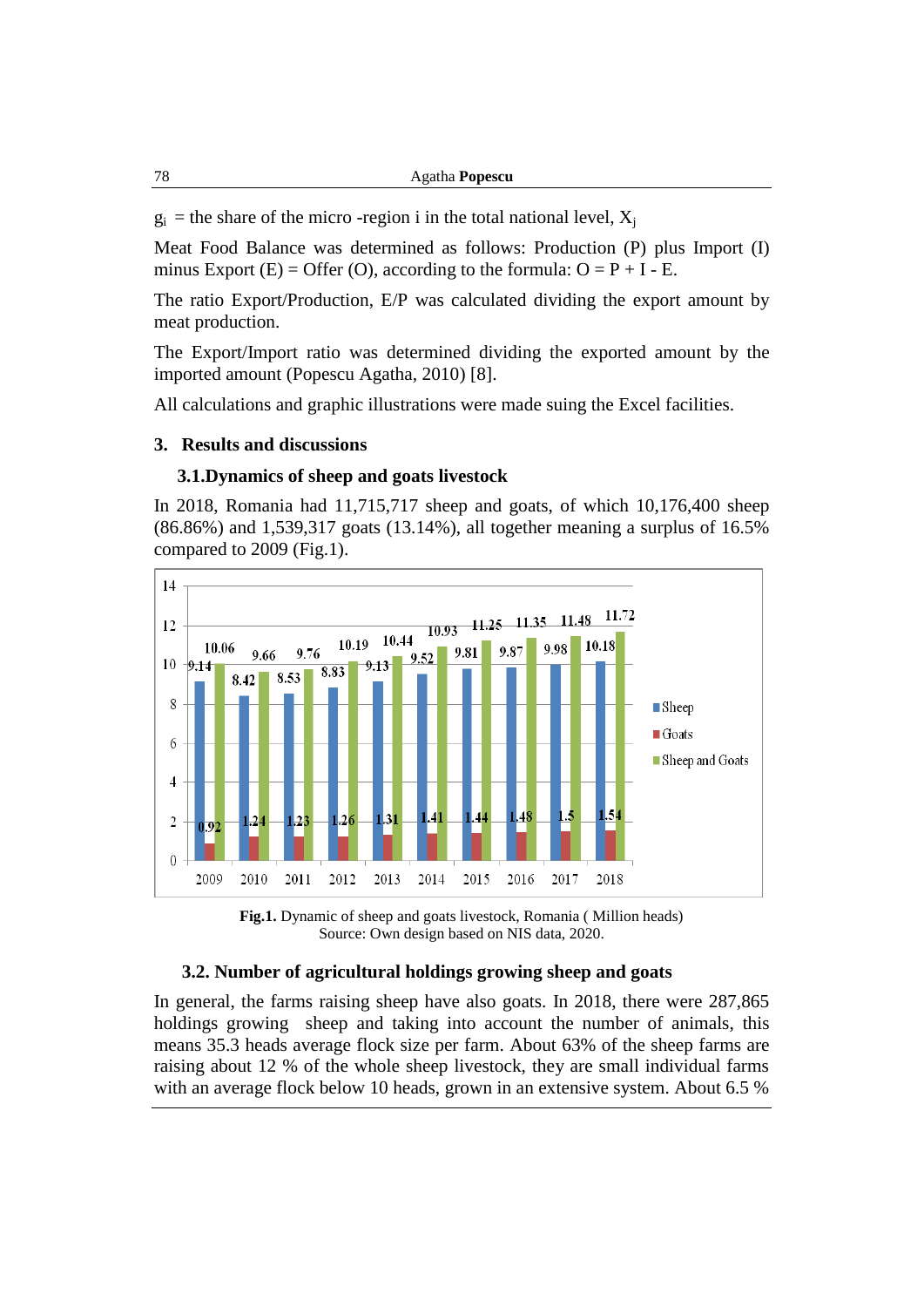of the livestock is grown in larger farms whose average flock size is about 15,5 heads, where also the extensive system is practiced. Only about 10,850 sheep, representing 3.8% of the total sheep farms are raising over 200 heads, with an average flock size of about 400 heads.

### **3.3. Dispersion of sheep and goat livestock in the territory**

The distribution of the sheep and goats livestock in the territory is not equal. In 2018, the regions with the highest number of sheep were the following ones: Centre (22.7%), North West (16.8%), South East (15.1%), West (15%) and North East (13.9%), summing 83.5%.

The highest number of goats was raised in South East (25.3%), South West Oltenia (19.8%), South Muntenia (17.5%), and North East (15.3%), totalling 76.9% of the goat livestock.

The largest sheep and goat livestock was found in the Central part (21%), South East (16.4%), North West (15.6%), North East (14.2%) and West (13.5%) (Table 1).

|               | Sheep by micro region<br>(% ) |      | Goats by micro region<br>(% ) |      | Sheep and goats by micro<br>region $(\%)$ |      |
|---------------|-------------------------------|------|-------------------------------|------|-------------------------------------------|------|
|               |                               |      |                               |      |                                           |      |
|               | 2009                          | 2018 | 2009                          | 2018 | 2009                                      | 2018 |
| <b>NW</b>     | 15.2                          | 16.8 | 8.7                           | 7.7  | 14.6                                      | 15.6 |
| $\mathcal{C}$ | 19.5                          | 22.7 | 9.5                           | 9.2  | 18.6                                      | 21.0 |
| <b>NE</b>     | 17.3                          | 13.9 | 14.1                          | 15.3 | 17.0                                      | 14.2 |
| <b>SE</b>     | 16.4                          | 15.1 | 24.5                          | 25.3 | 17.2                                      | 16.4 |
| S Munt.       | 10.1                          | 9.6  | 16.9                          | 17.5 | 10.8                                      | 10.6 |
| <b>B</b> If   | 0.3                           | 0.2  | 0.9                           | 0.8  | 0.3                                       | 0.3  |
| SW Olt.       | 7.8                           | 6.7  | 20.0                          | 18.8 | 8.9                                       | 8.3  |
| W             | 13.4                          | 15   | 5.4                           | 5.4  | 12.5                                      | 13.5 |

**Table 1.** The share of micro regions in sheep and goat livestock in 2018 versus 2009 (%)

Source: Own calculation based on NIS data, 2020.

The distribution of sheep and goat growing in the territory is closely linked to the favourable local conditions regarding soil and climate condition, forage resources, the existence of pastures and meadows, breed structure, technical aspects etc. (Popescu Agatha, 2012) [9].

 **3.4. Dynamics of live weight of sheep and goats for slaughtering for consumption**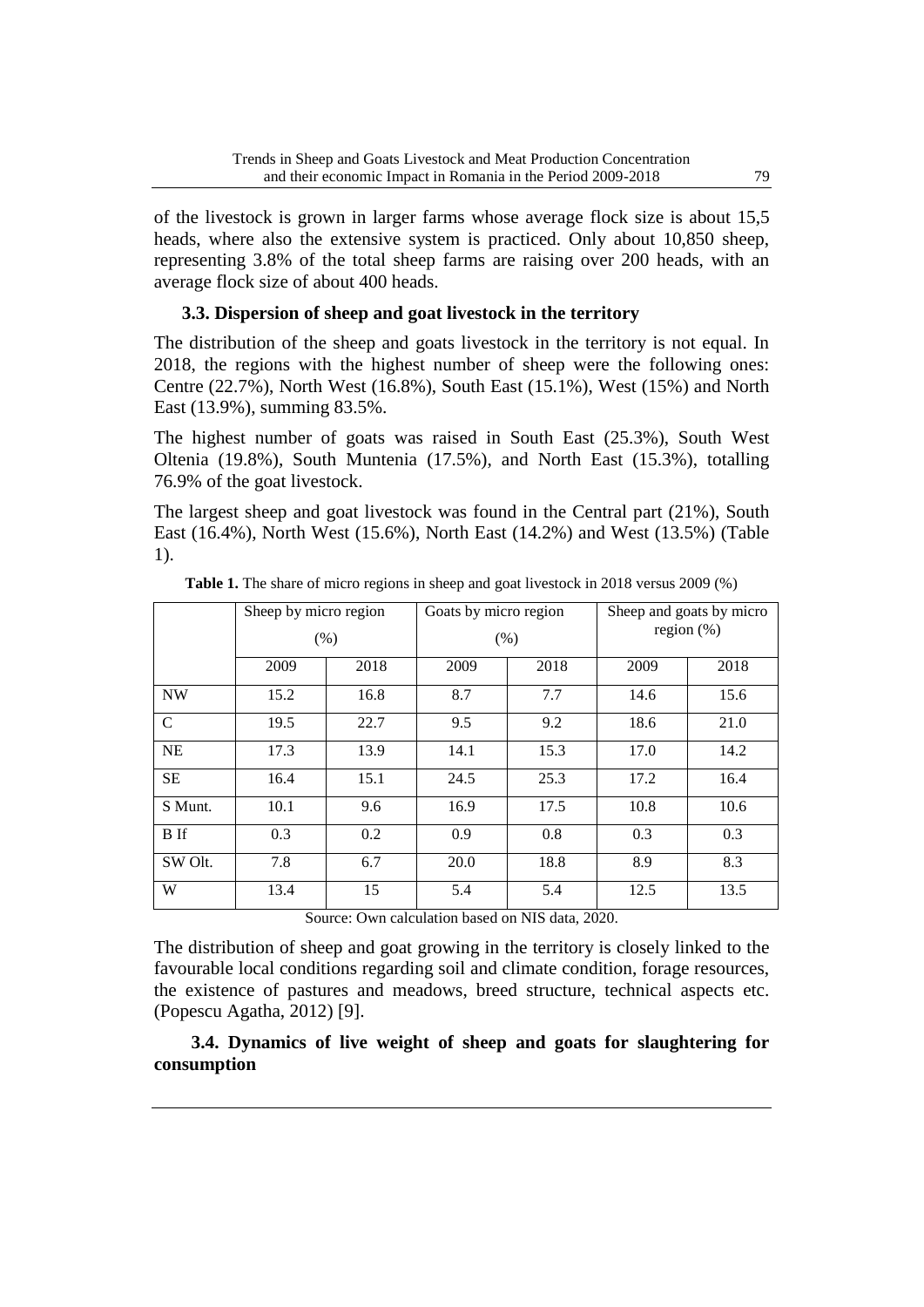In the analyzed period 2009-2018, the live weight and the sheep and goats for slaughtering increased by 10.9% from 104.3 thousand tons in 2009 to 115.7 thousand tons in 2018. This was due to the growth registered in the number of sheep and goats and to the gain in the growing and fattening period (Fig.2).



**Fig.2.** Dynamic of sheep and goats live weight for slaughtering, Romania ( Thousand tons) Source: Own design based on NIS data, 2020.

The contribution of sheep and goats to the live weight of the slaughtered animals in Romania increased to 7.2 % in 2009 to 8 % in 2018, being situated on the 4th position after poultry (42.3%), pigs (37%) and bovines (12.6%) (Popescu Agatha, 2013c; NIS, 2020) [12, 6].

### **3.5. Dispersion of sheep and goats live weight in the territory**

In 2018, the regions which recorded the highest live weight of sheep and goats for slaughtering were: South East (24.4%), Centre (18.6%), South Muntenia (15.1%), North West (12.3%) and North East (11.7%) (Table 2).

If we compare the dispersion of the live weight with the dispersion of the livestock by micro region, we may easily find out that:

- despite the Central region has the highest number of sheep and goats, being on the 1st position, it is situated on the 2nd position for the live weight:

-the South East micro region situated on the 2nd position for livestock is on the 1st position for live weight;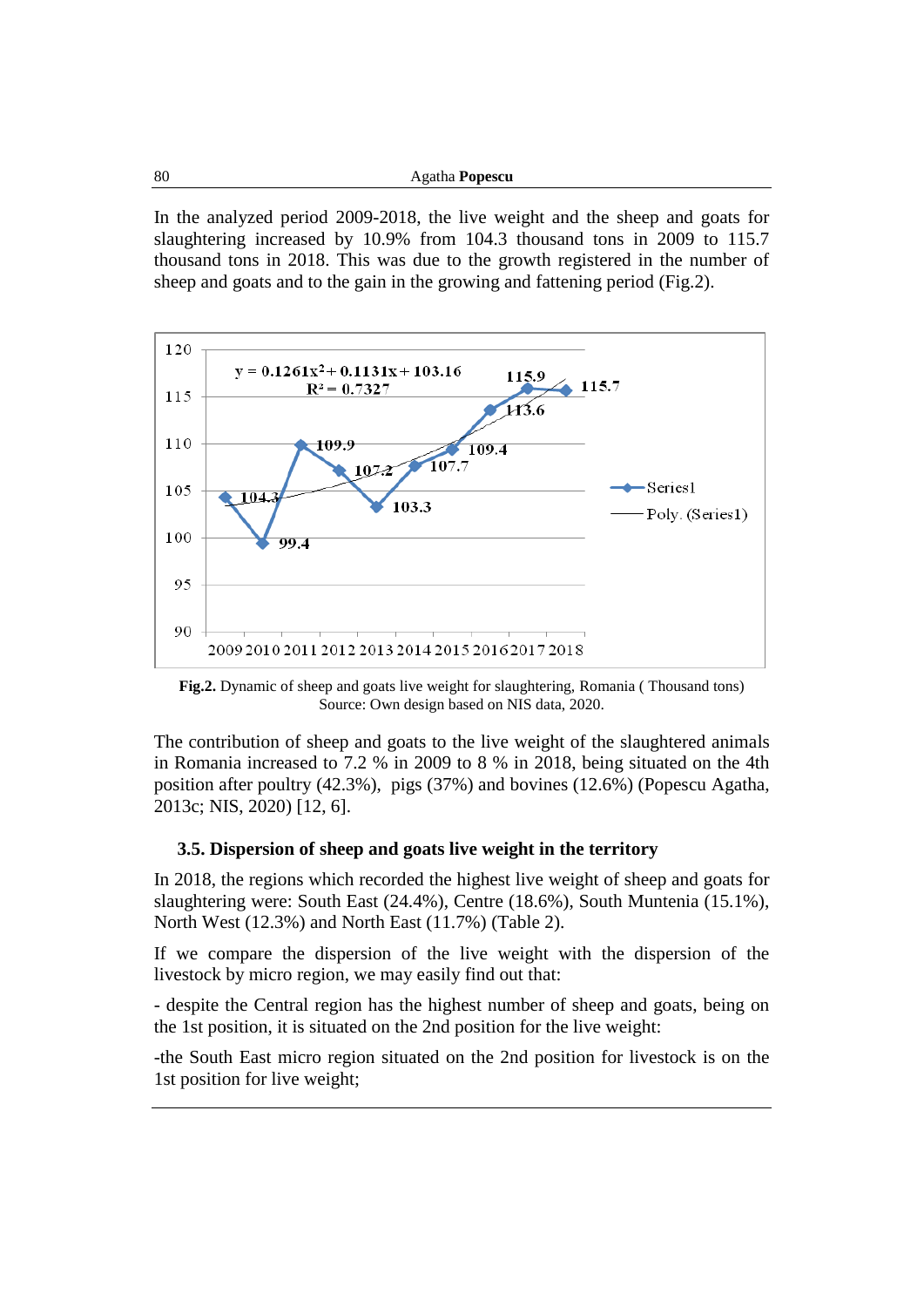-the North West region ranked the 3rd for live stock comes on the 4th position for live weight;

-the North East region situated on the 4th position for livestock comes on the 5th position for live weight;

- finally, the West region ranked the 5th for live stock comes on the 6th position for live weight.

This is due to the breed structure existing in various regions, climate conditions, availability of forage resources, growing systems practiced in various farms.

|              | 2009 | 2018 |
|--------------|------|------|
| <b>NW</b>    | 12.5 | 12.3 |
| $\mathsf{C}$ | 17.9 | 18.6 |
| NE           | 13.7 | 11.7 |
| $\rm SE$     | 11.4 | 24.4 |
| S Munt.      | 12.8 | 15.1 |
| <b>B</b> If  | 0.3  | 0.4  |
| SW Olt.      | 8.4  | 6.3  |
| W            | 11.9 | 11.2 |

**Table 2.** The share of micro regions in the sheep and goats live weight in 2018 versus 2009 (%)

Source: Own calculation based on NIS data, 2020.

### **3.6. Concentration degree in terms of HHI and GSI**

The values of Herfindahl-Hirschman Index varied between 0.1496, the minimum level registered in 2009, and 0.1567 recorded in 2010, the maximum level. HHI characterized a modest concentration in 2009 ( HHI< 0.15), but a trend to a moderate concentration of the sheep and goats livestock in the other years ( 0.15 <  $HHI < 0.25$ ).

In case of the live weight, HHI had a smaller value than 0.15 only in the year 2010, reflecting a low concentration, but in the other years, its value was higher than 0.15, but it did not exceed 0.18, so that we may observe a trend to a moderate concentration in a few regions: South East, Centre, South Muntenia, North West and north East, while in the other areas the live weight had lower levels ( West, South West and Bucuresti-Ilfov).

Gini-Struck Index reflected similar trends, its values varying between 0.4134 and 0.4169 for livestock and between 0.4132 and 0.4467 for live weight. However, GSI had value situated between 3 and 5, therefore it shows a relative concentration in a few micro regions as mentioned above (Table 3).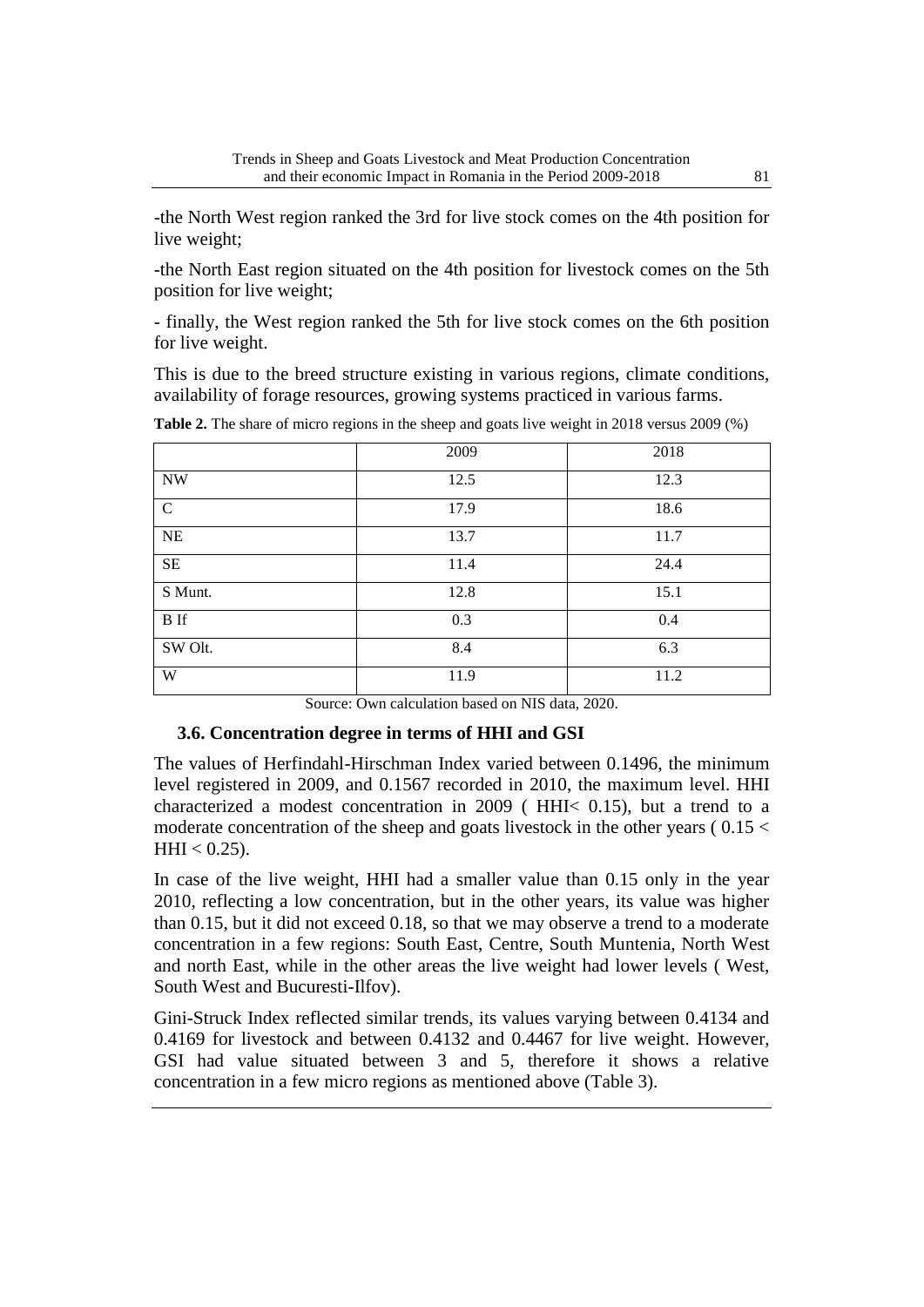|      |               | <b>HHI</b>      | <b>GSI</b>    |                    |
|------|---------------|-----------------|---------------|--------------------|
|      | For Livestock | For Live weight | For Livestock | For Live<br>weight |
| 2009 | 0.1496        | 0.1544          | 0.4134        | 0.4201             |
| 2010 | 0.1567        | 0.1494          | 0.4232        | 0.4132             |
| 2011 | 0.1521        | 0.1529          | 0.4169        | 0.4180             |
| 2012 | 0.1514        | 0.1586          | 0.4160        | 0.4257             |
| 2013 | 0.1512        | 0.1552          | 0.4157        | 0.4212             |
| 2014 | 0.1509        | 0.1545          | 0.4153        | 0.4202             |
| 2015 | 0.1506        | 0.1654          | 0.4149        | 0.4348             |
| 2016 | 0.1505        | 0.1746          | 0.4147        | 0.4467             |
| 2017 | 0.1521        | 0.1646          | 0.4169        | 0.4337             |
| 2018 | 0.1520        | 0.1624          | 0.4168        | 0.4308             |

**Table 3**. Herfindahl-Hirschman and Gini-Struck Indices for sheep and goats livestock and live weight for slaughtering

Source: Own calculation.

### **3.7. Factors stimulating concentration of sheep and goats livestock and meat production**

The trend to a moderate concentration in Romania regarding sheep and goat population and meat production in the recent years has been stimulated by:

-favourable geographic position of the country, soil and climate conditions, breed structure and adaptation to the local environment, practical experience and long tradition in sheep and goat growing;

- financial aids from the Romanian Government allotted to sheep breeders for stimulating the growth of livestock;

-the new orientation in the EU Common Agricultural Policy to stimulate sheep raising providing financial support (coupled aids) from European Agricultural Guarantee Fund (EAGF) destined to offer direct payments to farmers and sustain agricultural markets ( European Commission, Financing the PAC) [17].

- increased sheep meat demand on the Arab market.

### **3.8. Impact of the concentration in meat production on food balance**

Meat production growth has a good economic impact on demand/offer ratio and food balance. As sheep meat accounts for 90% in meat output resulting from sheep and goats species in Romania, the sheep meat balance in the period 2013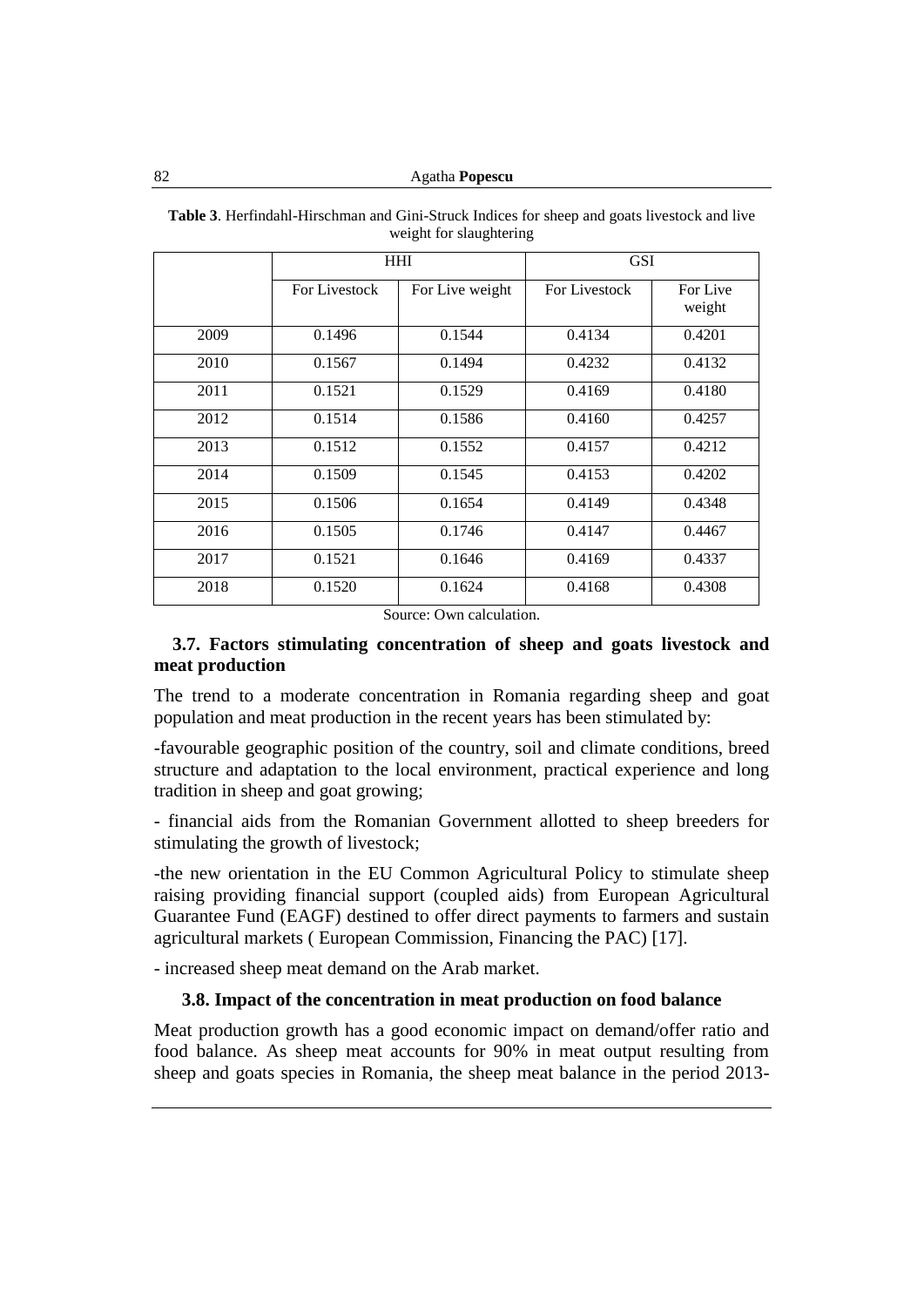2018 reflected the high level of production, the increase of export and efficiency on the country international trade (Table 4).

|                   | 2013   | 2014   | 2015   | 2016   | 2017   | 2018   | 2018/2013 |
|-------------------|--------|--------|--------|--------|--------|--------|-----------|
| Production        | 46,800 | 48,600 | 49,323 | 51,232 | 52,200 | 52,119 | 111.36    |
| Import            | 1,381  | 605    | 974    | 1,189  | 690    | 1,820  | 131.78    |
| Export            | 31,129 | 34,319 | 36,010 | 42,226 | 44,603 | 48,491 | 155.77    |
| Offer             | 17,052 | 14,886 | 14,287 | 10,135 | 8,287  | 5,448  | 31.94     |
| Export/Production | 66.5   | 70.6   | 73.0   | 82.4   | 85.4   | 93.0   | 139.84    |
| Export/Import     | 22.5   | 56.7   | 36.9   | 35.5   | 64.6   | 26.6   | 118.22    |

**Table 4**. Sheep meat food balance, Romania, 2013-2018 (Tons)

Source: Own calculations based on NIS, 2020.

As Romanians consume only 3 kg/year sheep meat in average, most of production is exported. In the interval 2013-2018, the quantitative export increased by 55.7% from 31,129 tons in 2013 to 48,491 tons in 2018.

The sheep meat export/production ratio increased by 39.8% from 66.5 in 2013 to 93 in the year 2018, reflecting that 93 % of sheep meat production is exported due to high demand and favourable price on the external market.

The export/import ratio is much higher than 1 in all the years reflecting that Romania is a net exporting country and has a high efficient international trade with sheep meat. However, the intensified export favoured the import of sheep meat to cover the domestic market requirements.

## **Conclusions**

(1). The analysis emphasized an increased number of sheep and goats as well as of meat output from these two species in the period 2009-2018, stimulated by the financial aids to enlarge the livestock and production, increase offer and availabilities for export.

(2). In 2018, Romania had 11,715 thousand sheep and goats, of which 99% are grown in the private sector and more than 68% belong to the individual agricultural small sized holdings.

(3). Both sheep and goats livestock and live weight for slaughtering for consumption are not equally distributed in the territory of Romania.

(4). About 81% of sheep and goats are mainly concentrated in the Central region, South East, North West, North East and West, while the highest live weight for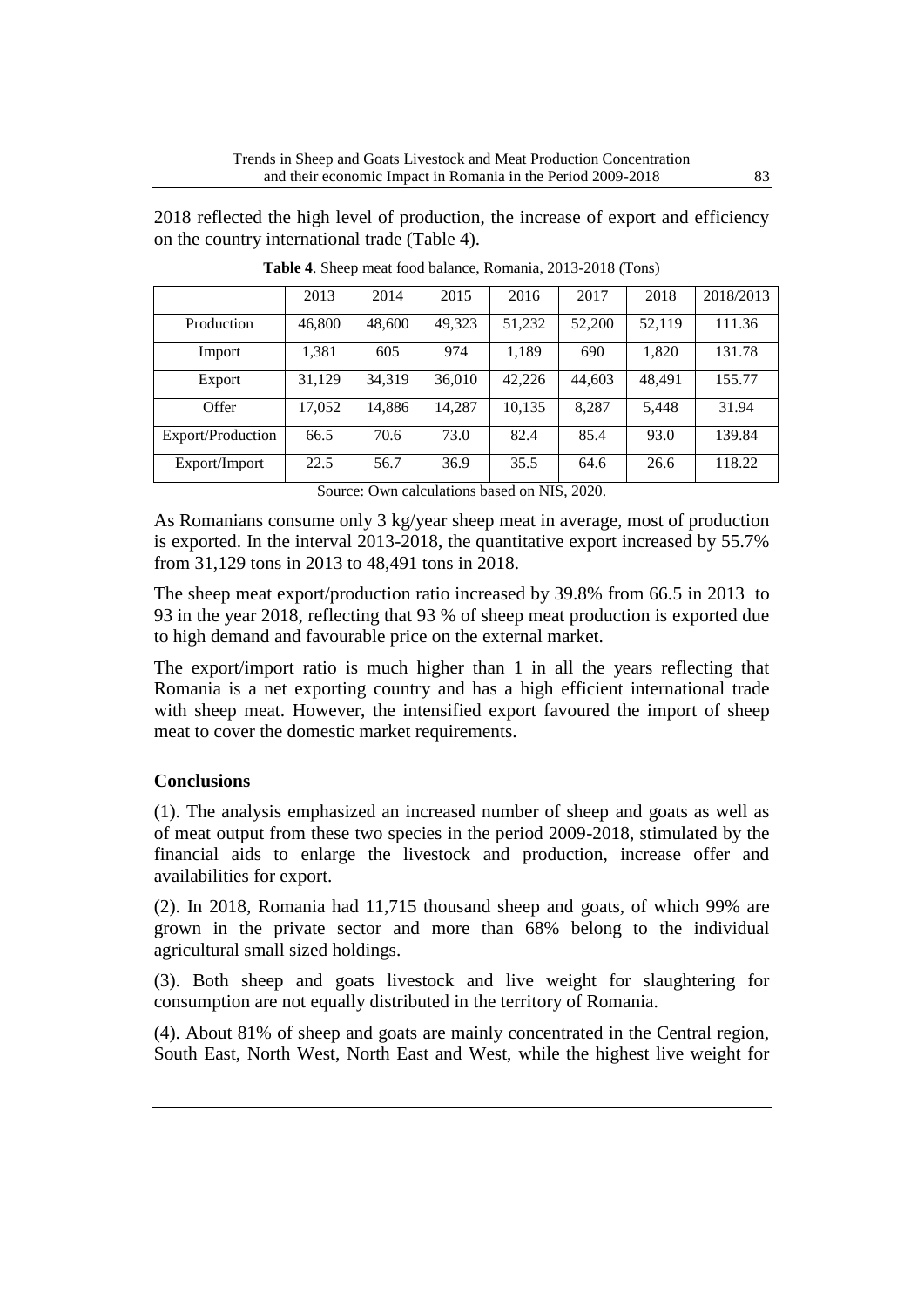slaughtering is concentrated in South East, Centre, South Muntenia, North West and North East, accounting for 81.15 of total output.

(5). The moderate concentration in sheep and goats livestock and meat production was attested by HHI values which ranged between 0.1494 and 0.1654, and the GSI values which varied between 0.4132 and 0.4467.

(6). As a consequence of meat production growth the meat export raised by 55.7% and the share of export in meat output reached 93% in 2018.

(7). Therefore, the concentration growth had a positive impact on farmers' income and the trade balance, Romania being an exporting country of sheep and goat meat.

## **R E F E R E N C E S**

[1] Damian, S., Nutritional values meat and meat preparations (Valori nutritionale carne si preparate din carne), http://www.doctor.info.ro/valori\_nutritionale\_carne.html, Accessed on May 25, (2020).

[2] European Commission, Financing the Common Agricultural Policiy, [https://ec.europa.eu/info/food-farming-fisheries/key-policies/common-agricultural-](https://ec.europa.eu/info/food-farming-fisheries/key-policies/common-agricultural-policy/financing-cap_en)

[policy/financing-cap\\_en,](https://ec.europa.eu/info/food-farming-fisheries/key-policies/common-agricultural-policy/financing-cap_en) Accessed on May 25, (2020).

[3] Eurostat, Statistics Explained, 2020, Agricultural Production Livestock and Meat Production, [https://ec.europa.eu/eurostat/statistics-](https://ec.europa.eu/eurostat/statistics-explained/index.php?title=Agricultural_production_-_livestock_and_meat#Meat_production)

[explained/index.php?title=Agricultural\\_production\\_-\\_livestock\\_and\\_meat#Meat\\_production,](https://ec.europa.eu/eurostat/statistics-explained/index.php?title=Agricultural_production_-_livestock_and_meat#Meat_production) Accessed on May 25, (2020).

[4] Food and Agricultural Organization, OECDFAO Agricultural Outlook 2016-2025 (2016).

[5] Meat and Livestock Australia, Global Snapshot I Goat meat, [https://www.mla.com.au/globalassets/mla-corporate/prices--markets/documents/os-markets/red](https://www.mla.com.au/globalassets/mla-corporate/prices--markets/documents/os-markets/red-meat-market-snapshots/2019-mla-ms_global-goatmeat-final.pdf)[meat-market-snapshots/2019-mla-ms\\_global-goatmeat-final.pdf,](https://www.mla.com.au/globalassets/mla-corporate/prices--markets/documents/os-markets/red-meat-market-snapshots/2019-mla-ms_global-goatmeat-final.pdf) Accessed on May 25, (2020).

[6] National Institute of Statistics, NIS, www.insse.ro, Accessed on May 25, (2020).

[7] Pirvutoiu, I, Popescu Agatha, Research on Consumer Behaviour in Bucharest Poultry Meat Market, Scientific Papers: Animal Science and Biotechnologies, 2013, 46 (1), 389-396 (2013).

[8] Popescu Agatha, Home and Forein Trade, Dominor Rawex Coms Publishing House, Bucharest, 176-244 (2010).